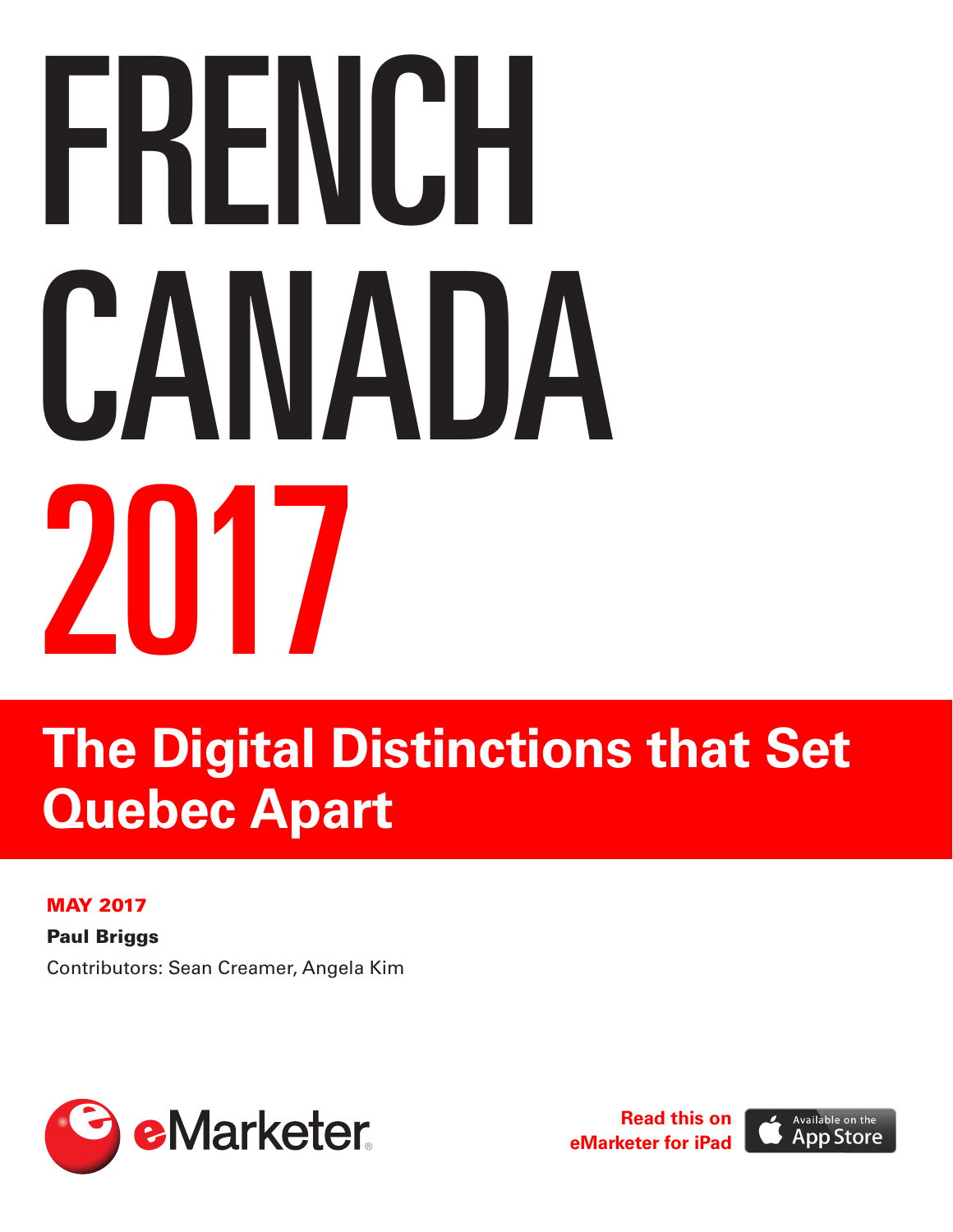# **FRENCH CANADA 2017: THE DIGITAL DISTINCTIONS THAT SET QUEBEC APART**

**Like many other aspects of Quebec's culture, media usage in the province stands distinct from the rest of Canada. Due to their language and socioeconomic level, Francophone Quebecers spend less time with digital media than other Canadians do, and more time with traditional media, particularly TV. For brands, striking an authentic local tone and tapping into the province's unique celebrity "star system" has helped gain favor with consumers there.** 

- Quebec is accelerating investment in its digital economy, an effort to improve consumer access and help local businesses navigate the transition from more traditional business models. The provincial government has allotted significant public dollars to prop up the newspaper industry and improve ecommerce options for consumers.
- Francophone Quebecers spent just 16.1 hours per week on the internet in 2015 and 2016, vs. 23.7 hours for Anglophones in the rest of Canada. A major factor is a relative lack of French digital programming and services. A slightly more rural population and lower disposable incomes compared with other provinces also contribute.
- Digital ad spending in French Canada is disproportionately low as a share of total digital spending in Canada. This is partly due to national and international advertisers fearing violations of local language laws. But it has more to do with the need for better user targeting by behavior rather than the language of the content they consume.
- For brands, hitting the right cultural note in campaigns requires an authentic Quebec approach. It's typically one that capitalizes on a local celebrity star system and leverages local media.

**WHAT'S IN THIS REPORT?** This report examines consumer time spent with digital media in Quebec, the trends in digital advertising in the province and how brands can increase their effectiveness in engaging Quebecers.



Weekly Time Spent with Media Among Consumers in



*Note: ages 18+; \*Numeris PPM in Quebec Franco for French and all Canada (minus Quebec Franco) for English, Mon-Sun 2am-2am, by 2015/2016 (Aug 31, 2015-Aug 28, 2016); \*\*Numeris RTS from spring 2016 Source: comScore Media Metrix Multi-Platform, Numeris PPM and Numeris RTS, "Reach & Time Spent: Major Media Comparison - Canada 2015-2016 Broadcast Year" as cited by Thinktv (formerly Television Bureau of Canada (TVB)), Sep 23, 2016* 220421 www.eMarketer.com

**KEY STAT:** French-speaking consumers in Canada spent an average of 7.6 hours per week less with the internet in 2015 and 2016 than English speakers in Canada, highlighting Quebec's digital gap.

# **CONTENTS**

- **2 French Canada 2017**
- **3 [Quebec's Digital Transformation](#page-2-0)**
- **5 [Quantifying Quebec's Digital Gap](#page-4-0)**
- **8 [The Impact on Digital Advertising](#page-7-0)**
- **10 [For Brands, It's About Hitting the Right Cultural Notes](#page-9-0)**
- **12 [Conclusions](#page-11-0)**
- **12 [eMarketer Interviews](#page-11-0)**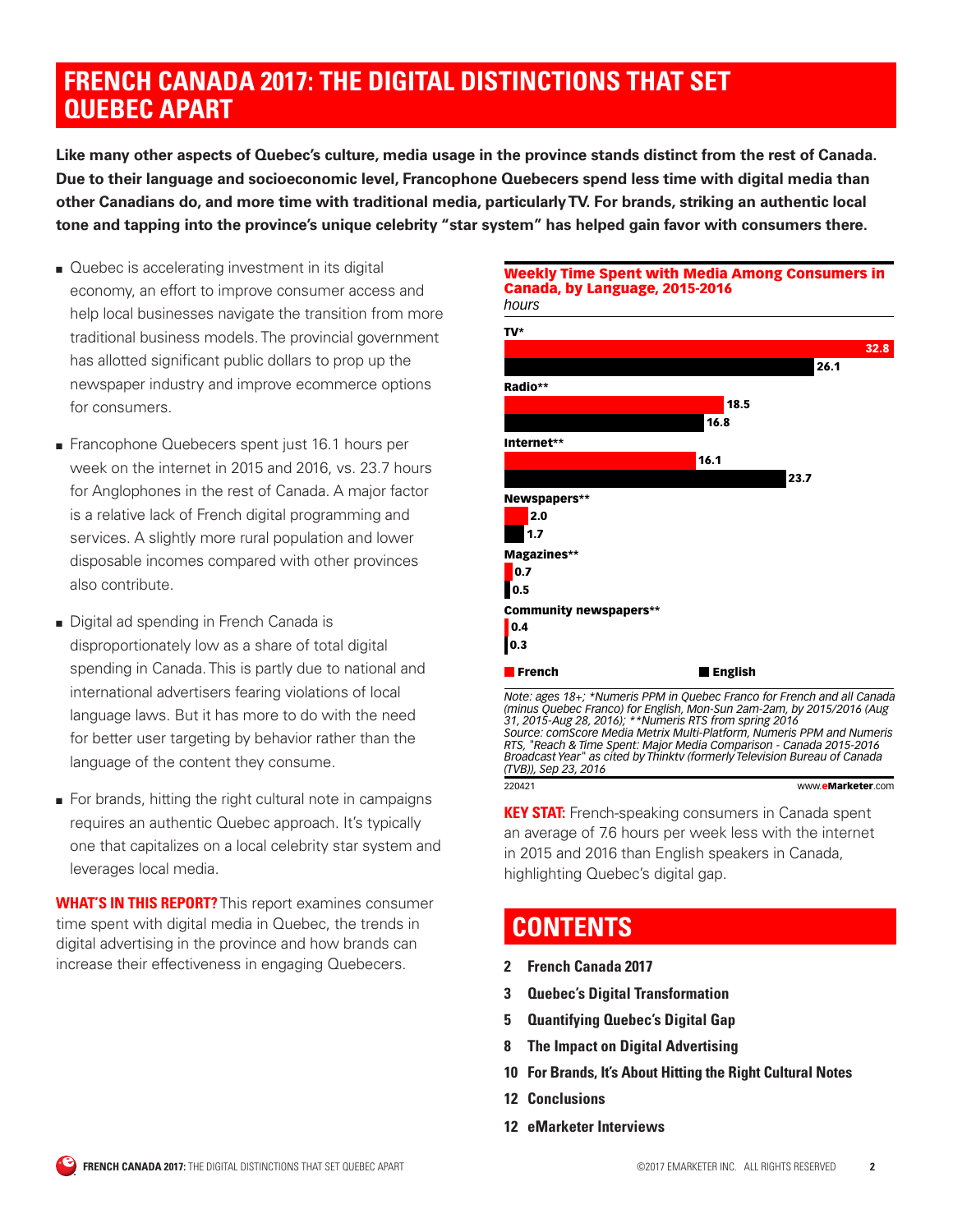# <span id="page-2-0"></span>**QUEBEC'S DIGITAL TRANSFORMATION**

**At a time when businesses worldwide are planning for digital transformation, the province of Quebec is attempting to orchestrate such a shift at the societal level. To close its digital gap compared with the rest of Canada, the provincial government has announced financial support for industries amid disruption, like retail and media. Voices in the private sector have sounded more ambitious calls for homegrown digital services to combat the disruptive forces from abroad.** 

Alexandre Taillefer is one such voice, telling the Forum Culture + Numérique (Culture and Digital Forum) in March 2017 that Quebec should create local services to compete with Facebook and Google: "If we do not try to develop a similar model here … we will essentially allow third parties to control what we are going to consume. It is about the future of the French language, and it is about the future of Quebec."

Taillefer gained fame in Quebec as a "dragon" on "Dans l'œl du Dragon," the French-language version of the Canadian Broadcasting Corporation (CBC) reality TV show "Dragons' Den" (similar to "Shark Tank" in the US). But it's his investment in Quebec media, including the newspaper Voir and the magazine L'actualité, and his backing of Montreal's Teo—a hybrid ride service that borrows features from Uber—that have earned him credibility as Quebec's foremost advocate for digital transformation.

"In Quebec, we are letting foreign giants take up more and more space. ... This is worrying for private information, it is worrying for taxation, but also for information and local traders," said Taillefer in a March 2017 interview with Infopresse Publishing, a Montrealbased business media company.

Taillefer's public statements, even if they sound naïve or imply an intention to "balkanize Quebec"—to use his own words—have captured the attention of digital executives and public officials. In the perceived absence of private sector innovation, the Quebec government, which has a long history of socialist-leaning policies, has recently announced funding intended to spur innovation. In 2017's budget, the provincial legislature earmarked CA\$24 million (\$18.1 million) for a print media assistance fund and a further CA\$12 million (\$9.1 million) in tax breaks to help newspapers shift to digital. In the same budget, Dominique Anglade, Quebec's minister for digital strategy, announced CA\$5 million (\$3.8 million) in funding to support retailer efforts in ecommerce.

Critics of such government injections point to private sector examples of innovation in Quebec that didn't require assistance from the public purse. For instance, Montreal's La Presse newspaper successfully transitioned away from daily print editions in 2015, replacing them with a free tablet-only format, La Presse+. By the end of 2016, it reached a weekly audience exceeding 420,000 unique tablet users, up 18.7% during the year. Users spend an average of 40 minutes per day with the tablet edition, according to the company.

"La Presse made the decision to abandon the print version during weekdays and only keep the Saturday edition," said Éric Blais, president of Headspace Marketing, an agency that helps national and international brands market in Quebec. "This is how Quebecers of all ages now access their news from La Presse, the leading French publication in North America."

Blais said key to the La Presse+ success has been advertiser buy-in, and his firm advises clients to leverage its audience. "Advertisers have been shown how to take full advantage of the interactive capabilities of the platform, and you can see it in the way the ads are designed," he said.

Private sector innovation in Quebec ecommerce, the other major public funding project, is also in strong evidence. Clothing and accessories company Frank + Oak is the poster child for omnichannel retail success in Montreal; and Beyond the Rack, prior to its current financial difficulties, was an early innovator in building a membership of millions of online shoppers. Yet, Anglade estimated that only 14% of retailers in Quebec sell online and more than 1,300 retailers will benefit from the provincial support.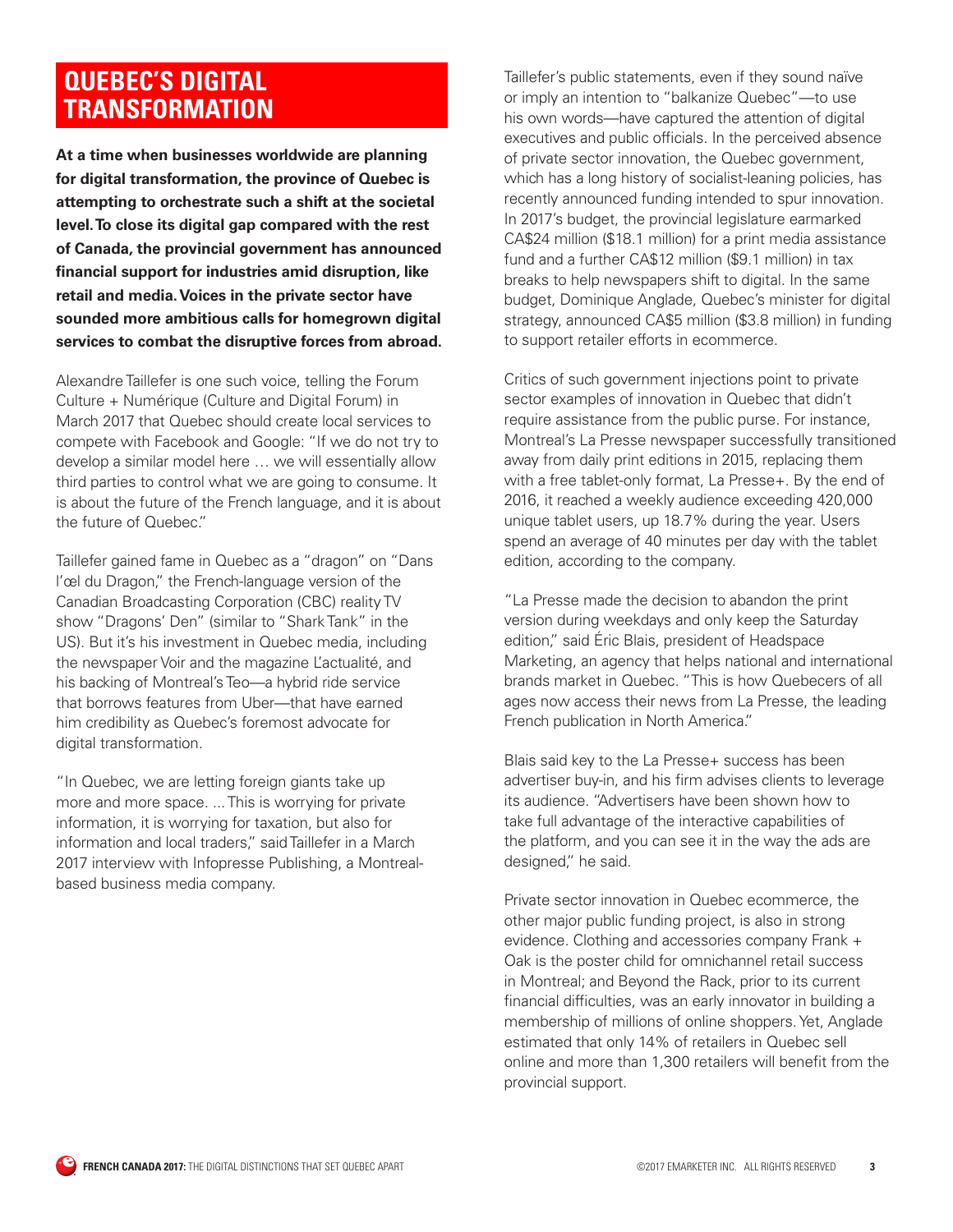"The funding is a drop in the ocean," said Rudy Abitbol, vice president of marketing and growth for North America at altima, a Montreal-based agency focusing on ecommerce. "You have 1,300 retailers; that's around \$4,000 per retailer. We're not going to be able to do anything in terms of business solutions or just the basic inventory synchronization."

Local participation in ecommerce trails the rest of Canada. According to Cefrio, the province's leading digital researcher, 57% of digital buyers polled in Quebec made a digital purchase in 2016. eMarketer estimates that 70.2% of the country—including Quebec, which means penetration in the rest of the country is even higher made a digital purchase in 2016.

### *% of population in each group* Demographic Profile of Digital Buyers in Quebec, 2016



Another factor holding back Quebec ecommerce relates to language. The Office québécois de la langue française, which enforces Quebec's language law, requires a fully French website to sell online in the province. For international retailers, investing in a French-language website to serve this limited market is rarely justifiable.

"We have international brands that are ready to sell online, that have customers in Quebec, but that do not have a website in French," said Abitbol. "Club Monaco never translated their website in French, even though it has stores in Quebec. That's why they do not sell online in Quebec."

Language is just one of a confluence of factors—the others include socioeconomics and the massive impact of local TV—that has held up digital transformation in Quebec and created a digital gap compared with the rest of Canada.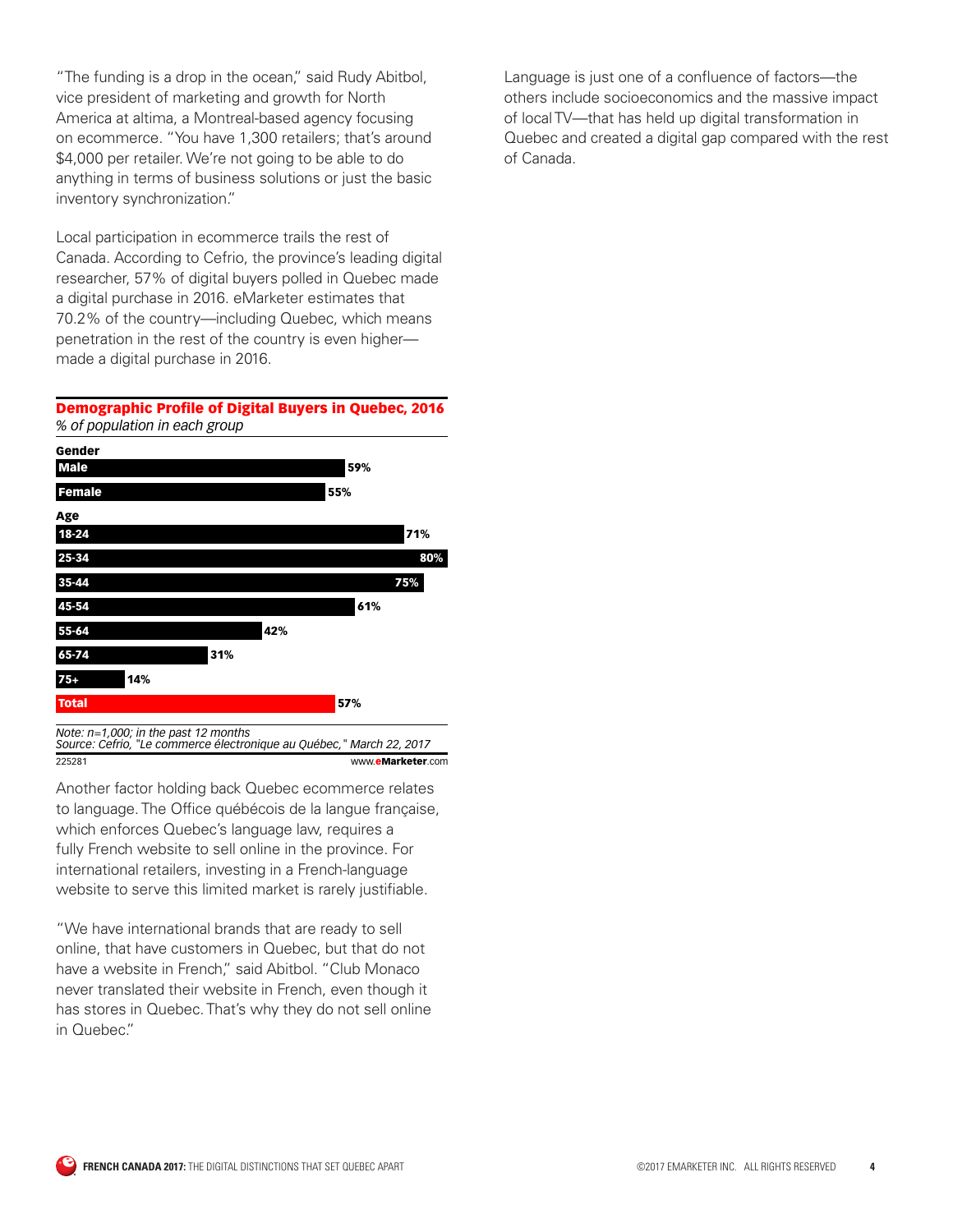# <span id="page-4-0"></span>**QUANTIFYING QUEBEC'S DIGITAL GAP**

**For as long as such data has been tracked, time spent with digital media among Francophone Quebecers has been significantly lower compared with the rest of Canada. In addition, French speakers spend more time with traditional media including TV, radio, magazines and newspapers.** 

According to comScore Media Metrix and Numeris data summarizing 2015 and 2016, Francophone adults watched 32.8 hours of TV weekly on average, compared with 26.1 hours for Anglophones, a difference of 26%. Radio time is 10% greater among Francophones, and 18% greater for print newspapers. Time spent with the internet shows an even greater digital gap: French-speaking consumers in Canada spent just 16.1 hours per week on the web, vs. 23.7 hours for English-speaking consumers, a difference of around 32%.

### *hours* Weekly Time Spent with Media Among Consumers in Canada, by Language, 2015-2016



*Source: comScore Media Metrix Multi-Platform, Numeris PPM and Numeris RTS, "Reach & Time Spent: Major Media Comparison - Canada 2015-2016 Broadcast Year" as cited by Thinktv (formerly Television Bureau of Canada (TVB)), Sep 23, 2016* 220421 www.eMarketer.com

Both language and socioeconomics explain this gap, at least partially. Monolingual Francophones have a harder time finding rich content options in their native tongue, and therefore spend less time combing through the internet and more time with local TV.

"Although the population would skew to 70-plus percent French speaking, the actual usage of digital media is about half done in English," said Mario Lemieux, president and partner of DAC Group Canada, a performance marketing firm. "What this tells us is you've got a number of Francophones using the web in English only, especially in urban areas."

Unilingual French speakers are more likely to live in rural communities in Quebec, where internet access is less built out and mobile speeds don't compare with urban centers, factors that suppress adoption rates. According to Statistics Canada's 2011 Census, 19% of Quebec's population was rural, compared with 14% in both Ontario and British Columbia.

Another factor is that Quebecers on average have less disposable income than consumers in the rest of Canada. According to Statistics Canada reporting on the 2011 Census (2016 census data on incomes wasn't released at time of publishing), Quebec median household income was CA\$68,170, 6% below the national average.

Canadian Imperial Bank of Commerce (CIBC) and Angus Reid Forum polling from early December 2016 showed adults in Quebec planned to spend less money on holiday shopping compared with all other regions in Canada. Quebecers planned to spend an average of CA\$406 (\$318), well below Atlantic Canada (CA\$803; \$628), Alberta (CA\$688; \$538), Ontario (CA\$670; \$524), Manitoba/Saskatchewan (CA\$647; \$506) and British Columbia (CA\$529; \$414).

# MOBILE HELPS BRIDGE THE GAP

Mobile access to the internet accounts for the majority of digital time that French-speaking adults spend online. According to PHD Canada's Canadian Media Usage Trends (CMUST) 2016 report, 54.0% of weekly internet time for French-speaking adults in Canada was mobile, which included smartphone and tablets. Another 26.1% of share time was via desktop/laptop. The remaining share of time spent (19.9%) was through smart TVs and other connected devices.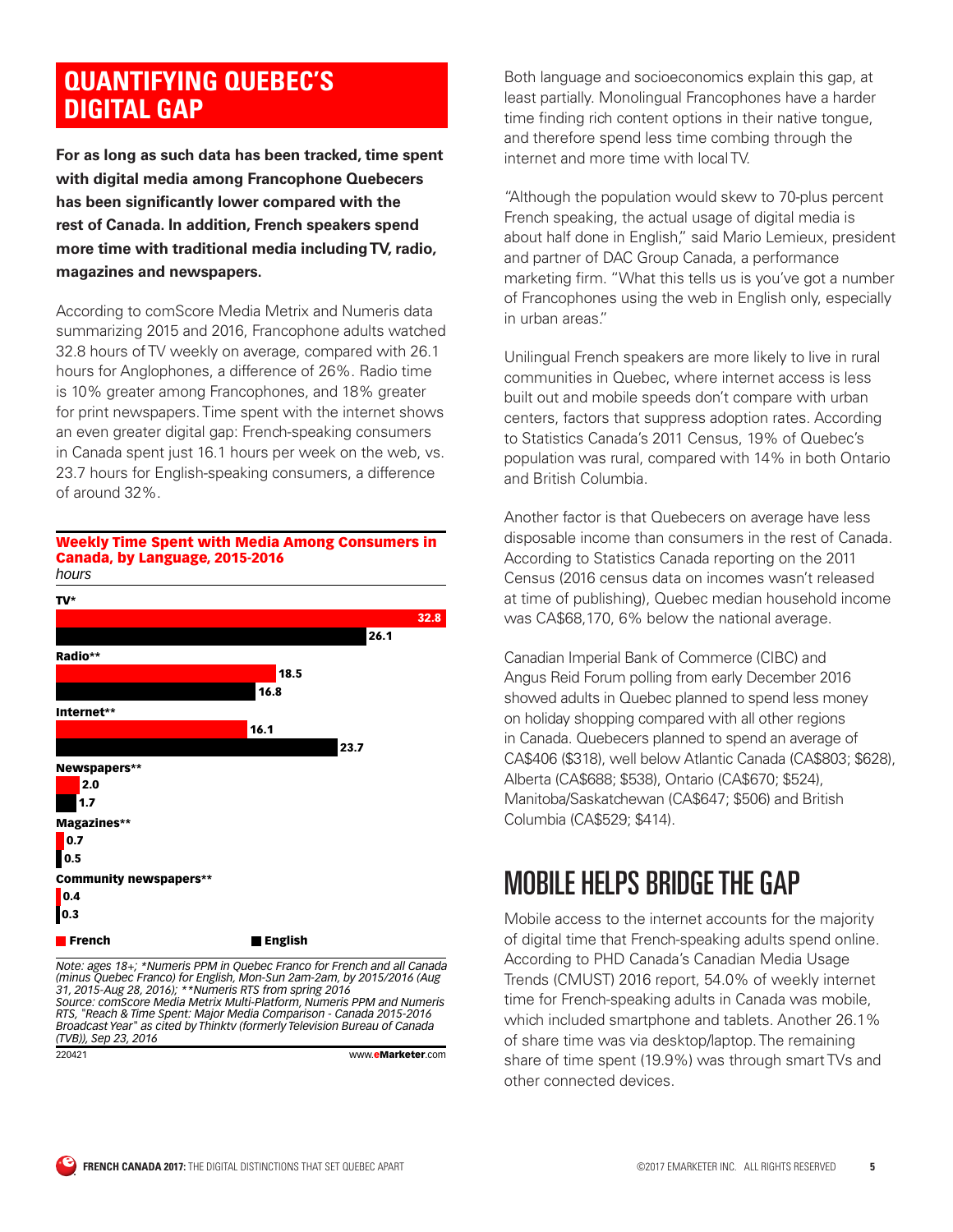### Weekly Time Spent Online Among French-Speaking Adults in Canada, by Device, 2016

|                                      | <b>Weekly time</b><br>spent online<br>(minutes) | % of total |
|--------------------------------------|-------------------------------------------------|------------|
| <b>Mobile (smartphone/tablet)</b>    | 1,020                                           | 54.0%      |
| -Nonvideo*                           | 620                                             |            |
| —Video                               | 400                                             |            |
| <b>Desktop/laptop</b>                | 494                                             | 26.1%      |
| -Nonvideo*                           | 264                                             |            |
| $-$ Video*                           | 230                                             |            |
| Connected TV device (e.g., smart TV) | 180                                             | 9.5%       |
| <b>Game console</b>                  | 68                                              | 3.6%       |
| Audio (desktop/laptop/mobile)        | 60                                              | 3.2%       |
| Wearables                            | 43                                              | 2.3%       |
| <b>Connected car</b>                 | 25                                              | $1.3\%$    |
| Total                                | 1,890                                           | 100.0%     |

*Note: ages 18+; per capita; \*data from comScore MMX Multi-Platform, May 2016*

*Source: PHD Canada, "Intermedia Intramedia: CMUST 2016 - French Canada" commissioned by Interactive Advertising Bureau of Canada (IAB Canada); eMarketer calculations, Jan 26, 2017*

www.eMarketer.com

Despite mobile's leading share of time spent, smartphone penetration among Francophones is markedly less than that of Anglophones in Canada, according to the CMUST report. Among adults, 65% reported owning a smartphone, compared with 75% of respondents in the country as a whole.

However, smartphone penetration in Quebec is growing, according to Cefrio: smartphone penetration went from 42% in 2013 to 58% in 2016. Over the same period, tablet adoption almost doubled, climbing from 27% to 51%. Both smartphone and tablet growth stalled somewhat in 2016, suggesting it's nearing saturation.

### *% of respondents* Mobile Device Ownership Among Consumers in Quebec, by Device, 2013-2016



"We're seeing a big shift to mobile," said Arnaud Granata, president and publisher of Infopresse, whose business audience likely skews more digital than the general population. "We know that a lot of our readers are on their mobile phone during the morning. As a result, we've shifted all the content to a new platform that supports heavy mobile usage."

# QUEBEC'S TV HABIT

The most reliable source of French content in Quebec is TV. It still dominates media time share and achieves ratings unseen in other Canadian markets. Television time in Quebec is driven by two main networks: Quebecor's TVA and Radio-Canada, the French version of the CBC.

"The typical TV show that is very popular in French Canada can garner north of a million viewers a week," said Hector Pantazopoulos, chief revenue officer of SourceKnowledge, a Montreal-based ad tech firm. "In a market of 8 million people, that is incredible penetration. You don't really get that type of penetration in English Canada. In terms of the viewership and the types of content that French Canadians consume, TV is still king."

Shows like "Tout le Monde en Parle" (a talk show) and "La Voix" (the local version of NBC's "The Voice") regularly exceed 1 million viewers.

With 60% market share, Quebec is the No. 1 global market in terms of penetration for "The Voice" franchise.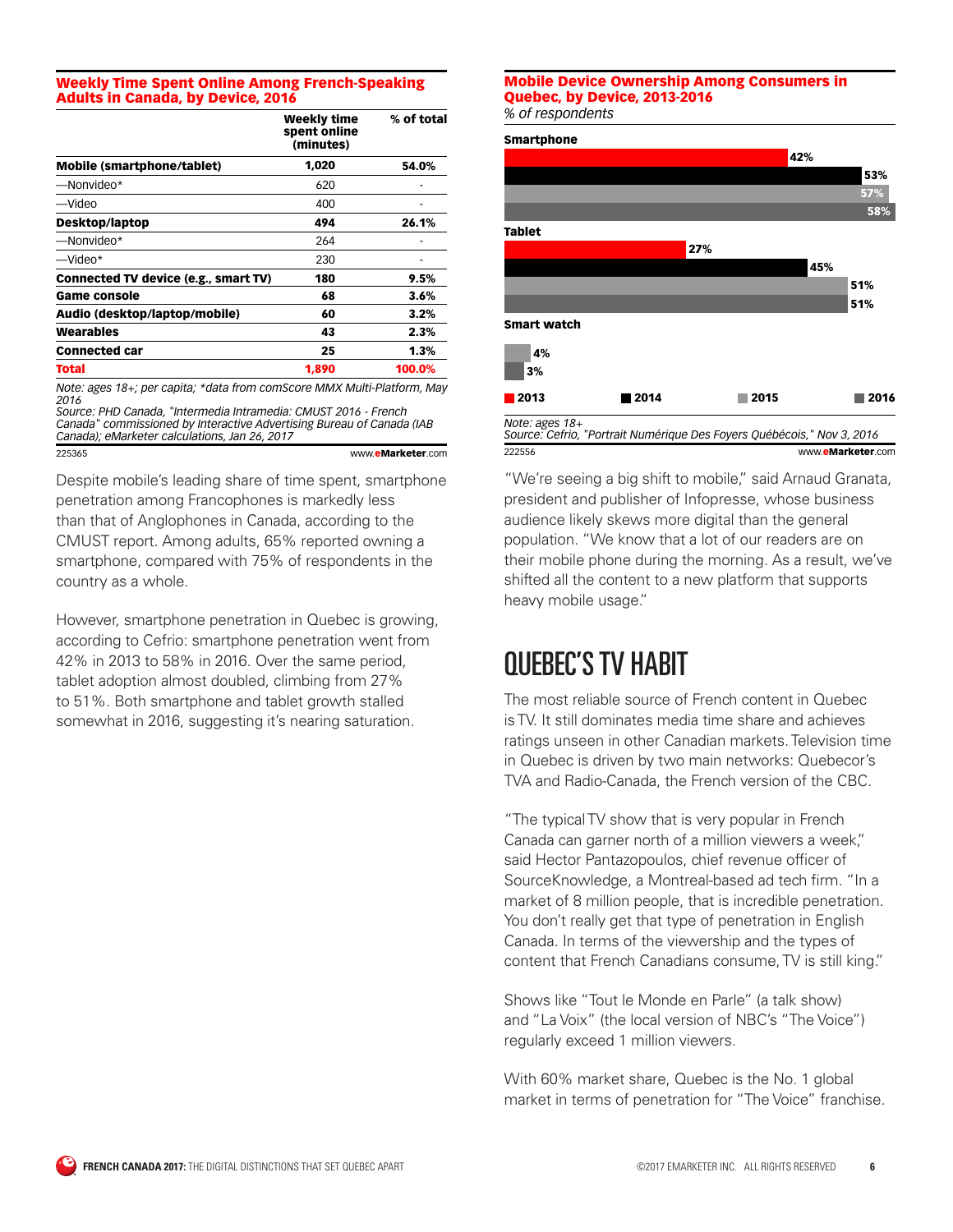The success of "La Voix" highlights a unique aspect of Francophone Quebec—its "star system," as the local celebrity culture is described in Quebec. Homegrown Quebec stars drive much of the successful programming, and brands invest heavily in using them for brand advertising.

"Quebec has a culture of creating its own star system because of the language," said Marc Tanguay, Quebec's sales manager at ad tech firm Crucial Interactive. "It's a province that's constantly looking in, as opposed to looking out, while the rest of Canada perhaps knows a lot of American celebrities. Those well-known American celebrities aren't known in Quebec. Even Canadian celebrities sometimes aren't known in Quebec."

In any region, the main competition to television is streaming video, but in Quebec, the threat is less urgent. Cord-cutting in Quebec is not that common: Only 8% of pay TV subscribers polled by Cefrio in the spring of 2016 said they were "very likely" or "somewhat likely" to cancel a cable TV subscription in the next year.

Netflix adoption in Quebec trails the rest of Canada, mainly due to the limited library selection in French. According to Media Technology Monitor's spring 2016 survey, only 20% of Francophone adults reported subscribing, compared with 42% of Anglophones in Canada. Looking at the ways to watch Netflix—connected TV, desktop, tablet and smartphone—French adult respondents were about half or less than half as likely to do so.

### *% of respondents in each group* Netflix Subscribers and Viewers Among Adults in Canada, by Age and Language, Spring 2016

|                                                                                                                                                        | <b>French</b> |       | <b>Total</b> |       |
|--------------------------------------------------------------------------------------------------------------------------------------------------------|---------------|-------|--------------|-------|
|                                                                                                                                                        | 18-34         | $18+$ | 18-34        | $18+$ |
| Subscribe                                                                                                                                              | 36%           | 20%   | 59%          | 42%   |
| Watch weekly                                                                                                                                           | 30%           | 15%   | 55%          | 36%   |
| Watch monthly                                                                                                                                          | 30%           | 15%   | 55%          | 37%   |
| Source: Media Technology Monitor, "Spring 2016 Survey" as cited by PHD<br>Canada, "Intermedia Intramedia: CMUST 2016 - French Canada," Jan 26,<br>2017 |               |       |              |       |

225313 www.eMarketer.com

"Even though we have good penetration on Netflix in terms of French Canadians, the content is very limited on Netflix, not at all on par with English," said Thierry Gauthier, vice president of client services at McCann Montreal. "There is a discussion here going on in Quebec among TV executives for working together to fight Netflix, and create a strong Francophone streaming media platform."

The opportunity for native language services to enter the market for streaming video in French is clear, and Quebecbased digital video services have gained some traction. Vidéotron reported that its digital video offering illico.tv, also known as Club Illico, gained 36,000 new subscribers in Q4 2016 to bring its base to 315,000. Revenues for the service were up 33% in 2016, fueled by high viewership rates for original programming it produced, including the hit series "Blue Moon."

According to a September 2016 Centre d'études sur les medias survey of top digital platforms used by internet users in Quebec to consume audio/video content, illico. tv had a 14% penetration rate. Another Quebec-based digital video service, Radio-Canada's Ici Tou.tv, was used by 17% of respondents. YouTube topped the list, reported by 65% of respondents, followed by Netflix, which had a 27% rate.

### *% of respondents* Digital Platforms Used by Internet Users in Quebec to Consume Audio/Video Content, Sep 2016

| YouTube                                                                                                                                                                                                                   | 65%               |
|---------------------------------------------------------------------------------------------------------------------------------------------------------------------------------------------------------------------------|-------------------|
| Netflix                                                                                                                                                                                                                   | 27%               |
| Ici Tou.tv                                                                                                                                                                                                                | 17%               |
| Spotify                                                                                                                                                                                                                   | 15%               |
| illico.tv                                                                                                                                                                                                                 | 14%               |
| Google Play Music                                                                                                                                                                                                         | 13%               |
| Apple Music                                                                                                                                                                                                               | 10%               |
| Stingray Music for mobile                                                                                                                                                                                                 | 8%                |
| CraveTV                                                                                                                                                                                                                   | 5%                |
| Ici Musique                                                                                                                                                                                                               | 3%                |
| Shomi                                                                                                                                                                                                                     | 2%                |
| CBC Music                                                                                                                                                                                                                 | 2%                |
| Streaming/free stations on the internet                                                                                                                                                                                   | 1%                |
| iTunes                                                                                                                                                                                                                    | 0%                |
| Other                                                                                                                                                                                                                     | 2%                |
| Does not use any digital platform                                                                                                                                                                                         | 22%               |
| Note: in the past year; includes films, music, TV series, videos, web series<br>Source: Centre d'études sur les medias, "L'opinion des Québécois à l'égard<br>des plateformes numériques" conducted by Crop, Nov 18, 2016 |                   |
| 224789                                                                                                                                                                                                                    | www.eMarketer.com |

In all, 78% of internet users in Quebec consumed content on digital platforms, according to the study. More specifically, males did so more often than females (81% vs. 74%), as did younger groups (90% of 18- to 34-year-olds compared with 62% of those 55 and older). More than three-quarters (76%) of French speakers consumed this content, compared with 85% for non-French speakers.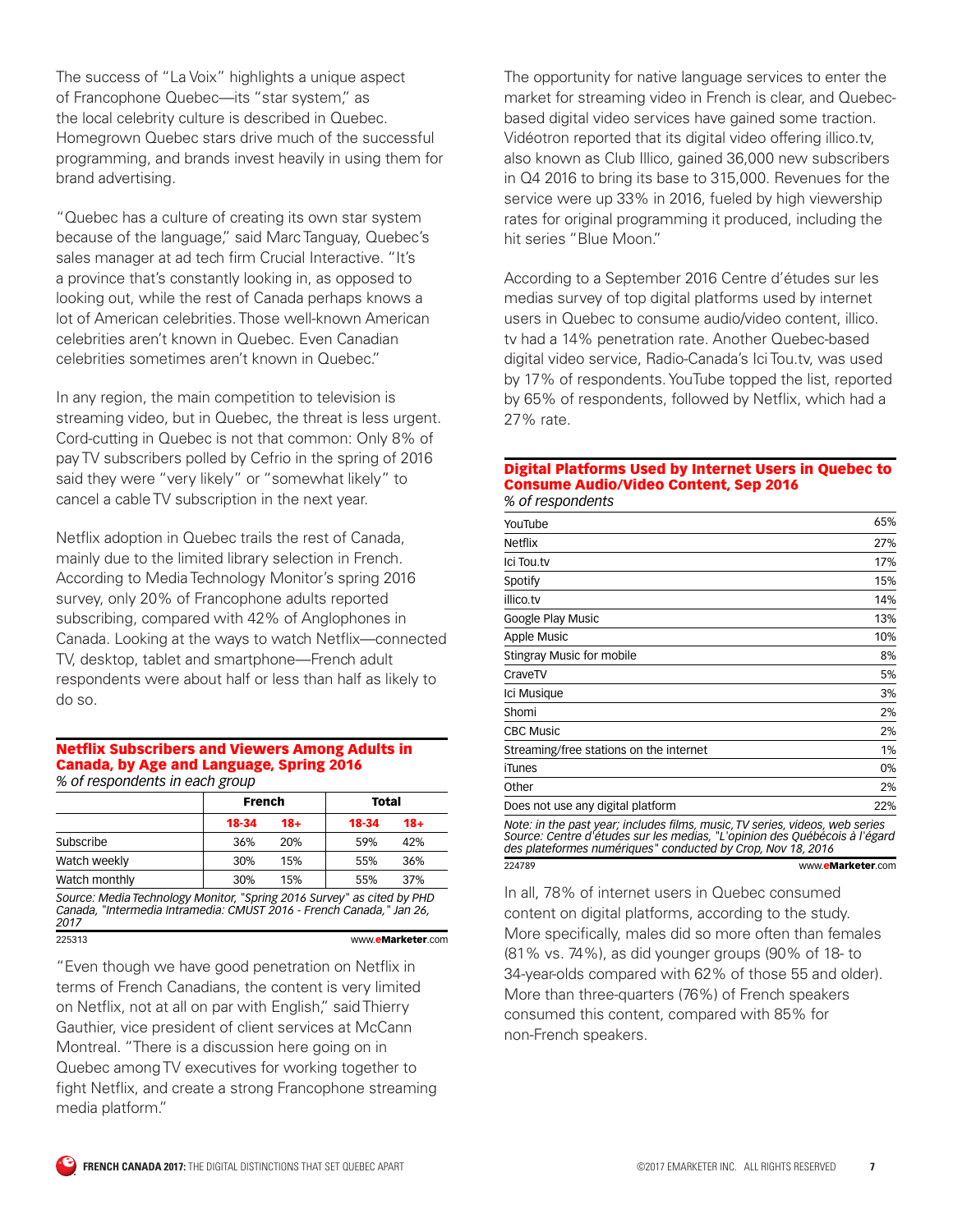### <span id="page-7-0"></span>Internet Users in Quebec Who Consume Audio/Video Content via Digital Platforms, by Demographic, Sep 2016

*% of respondents in each group*



*Note: in the past year; includes films, music, TV series, videos, web series Source: Centre d'études sur les medias, "L'opinion des Québécois à l'égard des plateformes numériques" conducted by Crop, Nov 18, 2016* 224788 www.eMarketer.com

"Video content in French Canada is harder to come by and, therefore, has a higher price tag on it," said Tanguay. "They're really just consuming homegrown stuff, within the borders of Quebec."

As discussed above, cord-cutting has not yet become that common in Quebec. Broadcast revenues from Quebec's largest media company underlines the enduring strength of TV in Quebec. Fourth-quarter reporting from Quebecor highlighted 7% growth in broadcasting revenues and a 9% increase in broadcast advertising revenues.

# **THE IMPACT ON DIGITAL ADVERTISING**

**French Canada's digital gap has repercussions when it comes to French-language digital ad spending figures. According to Interactive Advertising Bureau of Canada's (IAB Canada's) "Internet Advertising Revenue Survey," conducted by EY, French-language digital advertising accounted for 17% of total digital ad spending in Canada in 2016, but French is the mother tongue to 22% of Canada's population.** 

### French-Language Digital Ad Spending in Canada, 2014-2016

*millions of C\$, % change and % of total digital ad spending*



*Note: includes online and mobile (smartphones and tablets); excludes agency commissions Source: Interactive Advertising Bureau of Canada (IAB Canada), "2015*

*Actual + 2016 Estimated Canadian Internet Advertising Revenue Survey" conducted by EY, Sep 12, 2016* 225305 www.eMarketer.com

"The gap has been there for a minimum of 10 years," said Samuel Parent, president of consultancy Titan Interactive and the former IAB Canada director for Quebec. "It just goes to prove where Quebecers are surfing the web, and it's increasingly less [often] in French. Quebecers flock to the content they want, which is slightly more English than French. The gap is a reflection of that behavior."

IAB Canada estimated that French-language digital ad spending reached CA\$962 million (\$752.44 million) in 2016, up 21% from the year before. What's more, spending is accelerating: Annual growth was 17% in 2015 after just 4% growth in 2014, according to the study.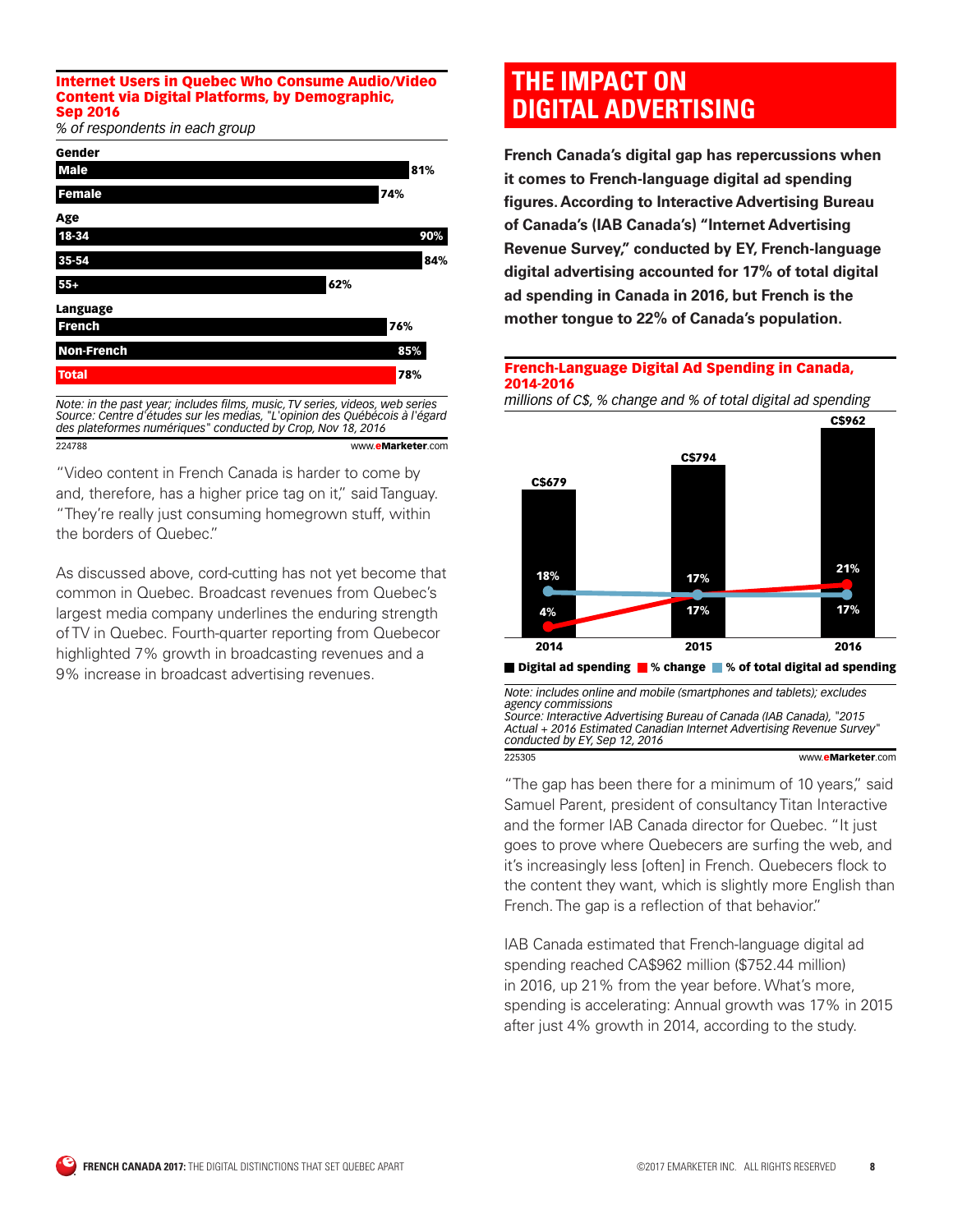But Parent said there is plenty of local quibbling among publishers with IAB Canada's annual growth figures. The 21% annual digital growth rate cited by IAB Canada was not consistent with many publisher revenue trends. "They always fail to realize that Facebook and Google are not just grabbing the lion's share, they're grabbing their [own] share as well," said Parent.

Search was the top format for digital ad spending in French Canada in 2015 (the last year IAB Canada reported by format), accounting for more than half of all digital spending (54.5%). While search is mature and relatively slow-growing, display and video ad spending posted annual growth rates of 46% and 48%, respectively, in 2015. Outlays for all other digital ad formats, including classified/directories, email and video games, fell sharply in 2015.

### Digital Ad Spending in Canada, by Format and Language, 2014 & 2015

*millions of C\$ and % change*

|                             | <b>French Canada</b> |        | <b>Total Canada</b> |          |                   |          |
|-----------------------------|----------------------|--------|---------------------|----------|-------------------|----------|
|                             | 2014                 | 2015   | % change            | 2014     | 2015              | % change |
| Search                      | C\$417               | C\$433 | 4%                  | C\$2,052 | C\$2.512          | 22%      |
| Display                     | C\$188               | C\$275 | 46%                 | C\$1.274 | C\$1.554          | 22%      |
| Video                       | C\$43                | C\$64  | 48%                 | C\$266   | C\$358            | 35%      |
| Classifieds/<br>directories | C\$26                | C\$19  | $-26%$              | C\$171   | C\$162            | $-5%$    |
| Email                       | C\$3                 | C\$2   | $-22%$              | C\$19    | C\$13             | $-31%$   |
| Video gaming                | C\$1                 | C\$0   | $-69%$              | C\$11    | C\$5              | -58%     |
| <b>Total</b>                | C\$679               | C\$794 | 17%                 |          | C\$3.793 C\$4.604 | 21%      |

*Note: includes spending on mobile phones and tablets; excludes agency commissions; numbers may not add up to total due to rounding Source: Interactive Advertising Bureau of Canada (IAB Canada), "2015 Actual + 2016 Estimated Canadian Internet Advertising Revenue Survey" conducted by Ernst & Young; eMarketer calculations, Sep 12, 2016* 217409 www.eMarketer.com

According to Kantar Millward Brown data from October 2016, French-speaking internet users in Canada favor traditional ads over digital ones. Cinema, TV, magazines, newspapers, out-of-home and radio ad formats were generally more preferred by a variety of age groups compared with digital formats. TV ads were viewed as "somewhat" or "very positive" by 54% of respondents ages 16 to 19, and by 48% of those ages 20 to 49. Similar favorability ratings were reported for the balance of traditional ad formats.

### Preferred Types of Traditional Ads According to French-Speaking Internet Users in Canada, by Age, Oct 2016

*% of respondents in each group*

| $35 - 49$ | 20-34 | $16 - 19$ |                   |
|-----------|-------|-----------|-------------------|
| 45%       | 53%   | 71%       | Cinema            |
| 48%       | 48%   | 54%       | TV                |
| 51%       | 48%   | 51%       | <b>Magazines</b>  |
| 52%       | 50%   | 51%       | <b>Newspapers</b> |
| 46%       | 48%   | 51%       | Out-of-home       |
| 44%       | 44%   | 38%       | Radio             |
|           |       |           |                   |

*Note: responses of "somewhat" or "very positive" Source: Kantar Millward Brown, "AdReaction: Engaging Gen X,Y and Z," Jan 10, 2017* 225003 www.eMarketer.com

Digital ad formats were markedly less favored. Desktop display, online search, mobile display and desktop/mobile video pulled favorability numbers below one-third of respondents, generally.

### Preferred Types of Digital Ads According to French-Speaking Internet Users in Canada, by Age, Oct 2016

*% of respondents in each group*

|                                              | $16 - 19$ | 20-34 | $35 - 49$ |
|----------------------------------------------|-----------|-------|-----------|
| Desktop display                              | 34%       | 28%   | 22%       |
| Online search                                | 33%       | 33%   | 22%       |
| Mobile display                               | 31%       | 24%   | 23%       |
| Desktop video                                | 30%       | 27%   | 23%       |
| Mobile video                                 | 28%       | 24%   | 17%       |
| $Moto: recomponent of "command*" or "van's"$ |           |       |           |

*Note: responses of "somewhat" or "very positive" Source: Kantar Millward Brown, "AdReaction: Engaging Gen X,Y and Z," Jan 10, 2017* 225004 www.eMarketer.com

Video ads—both desktop and mobile—scored low in the study's findings. While this may be due to an aversion to pre-roll ads, it may also relate to the fact that most advertisers haven't invested in quality video content in Quebec. That's mainly because ad inventory on French-language video is slim.

"There's not that much premium video content that's in French that markets to French Canada right now," said Pantazopoulos. "So if you're just looking to run an online video campaign, it's hard to find a place to run that."

There are very few non-news French video sites in Canada, making it hard to get scale in campaigns targeting by language. That puts a premium on targeting users by browser history instead of browser language, because most users split their time between French and English content. But the practice is lagging in Quebec.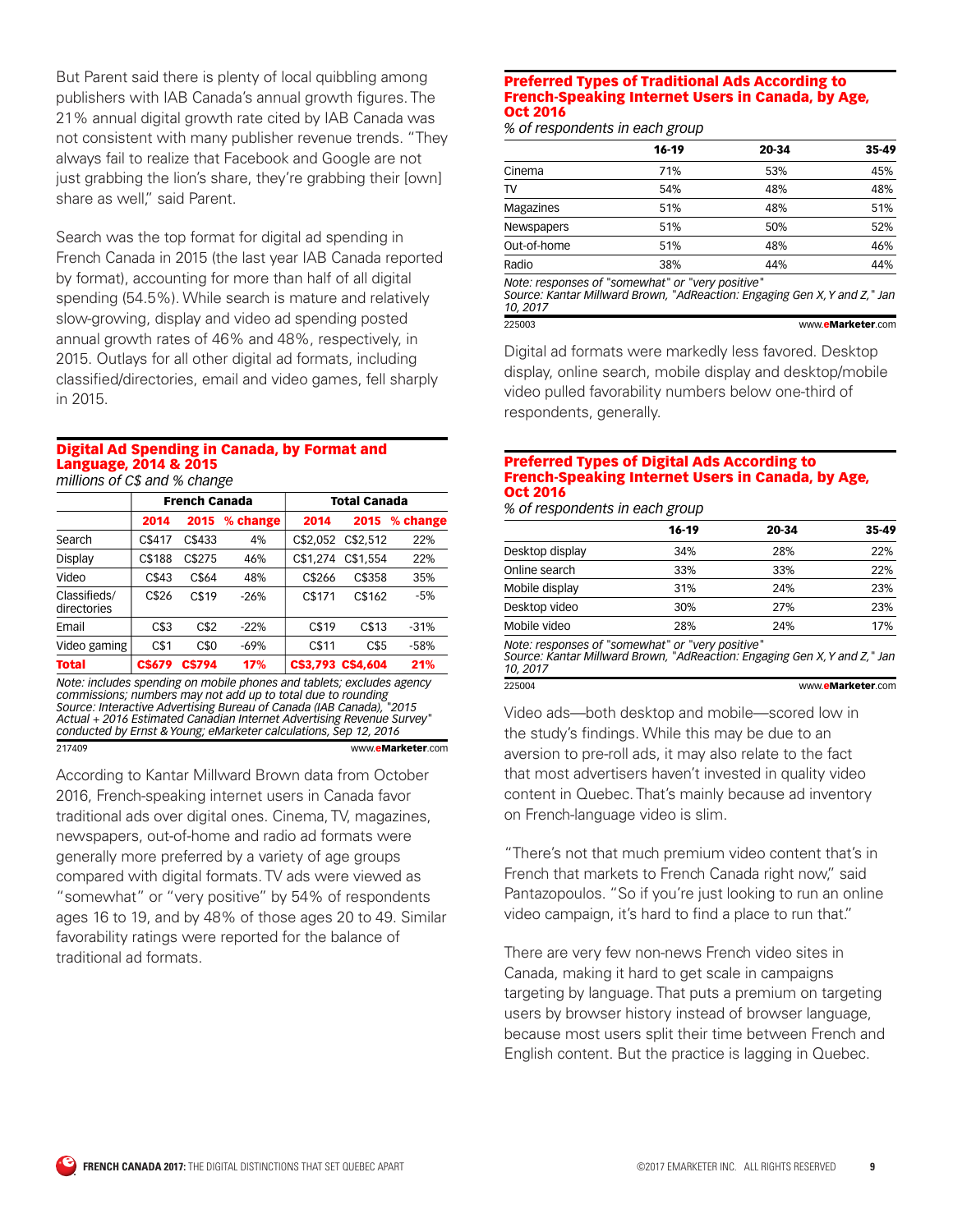<span id="page-9-0"></span>"From a digital marketing standpoint, this market is behind both English Canada and the US," said Lemieux. "First of all, the language. Although it's predominantly French, there's a distinction within Quebec between the Montreal metropolitan area, which is the biggest city, where half the population lives, and the rest of Quebec, which is predominantly French."

Another potential contributor to the spend gap is the uncertainty that Quebec's language laws create for national and international advertisers in digital formats. "Quebec is in many ways a different market from the rest of Canada, and that includes a different regulatory framework, with language and consumer protection laws that marketers ignore at their own risk," said Blais. "There's more than the legal risk involved in curbing the law. There's the risk to brand reputation, as these cases tend to get well publicized."

The laws dictate that regardless of user browser history, only French-language ads can be served on French content. (This makes local-language content harder to monetize, which may also contribute to a lack of French digital advertising.) On English content, ads in either language are permitted. Targeting by language is relatively simple, based on browser or mobile operating system language settings, and so observing these laws is also fairly simple, but it's become a perceived barrier for national brands.

For many advertisers, the safe bet is still TV because of its enduring share of audience in Quebec. "The payoff is still quite big on TV" said Robin Monniere, vice president of brand development and customer experience at Intact Insurance. "We are diversifying with digital, but when you are looking at it from every angle, if you want to build something in Quebec, you need to have TV in your portfolio."

# **FOR BRANDS, IT'S ABOUT HITTING THE RIGHT CULTURAL NOTES**

**Quebec brand preferences are radically different from those in English Canada. According to the 2016 Gustavson Brand Trust Index, of the top 10 most trusted brands in all of Canada, only two made the top 10 for Quebec alone: Costco and Canon.** 

Targeting Francophone Quebecers requires more than simply remessaging for language; it requires knowledge of cultural distinctions. The region's sensitivity about an authentic Quebec voice is hard to overestimate, and keeping in mind the preference for humor and local talent is also important.

"The most successful Quebec campaigns are built from the ground up," said Lemieux. "They're not translated. They're not voiced-over with Parisian French. They're not adapted. They're actually rescoped and built up because the market in French for Quebec is so different."

Authenticity in marketing campaigns, whether using TV to reach a mass audience or microtargeting in social media, can help solve a long-standing history of Anglophone brands falling flat in Quebec. Making the necessary investments and committing adequate local resources to build unique campaigns is acknowledged as best practice, but it's not the norm.

"Very few brands go that far," said Headspace's Blais. "To say that a lot of clients are coming our way saying, 'Hey, Quebec is a key market to us and we set aside some resources for this year, and we need to develop a plan for Quebec,' that's the exception way more than the rule."

SiriusXM Canada, a Headspace client, spends a disproportionate amount of its content marketing budget in Canada on the Quebec market, a result of the rich local music scene. Almost half of its total budget for the country goes to Quebec programs and festival sponsorships to align Quebec musicians with its service, even though SiriusXM offers just a few French channels.

Tapping into Quebec's star system has proven a uniquely effective measure in campaigns targeting the market. Ads using humorists like Martin Matte (for supermarket Maxi), Andre Sauve (for realtor RE/MAX) and Patrick Huard (who plays Rogatien, a taxi driver character, for Intact Insurance) have drawn positive reviews.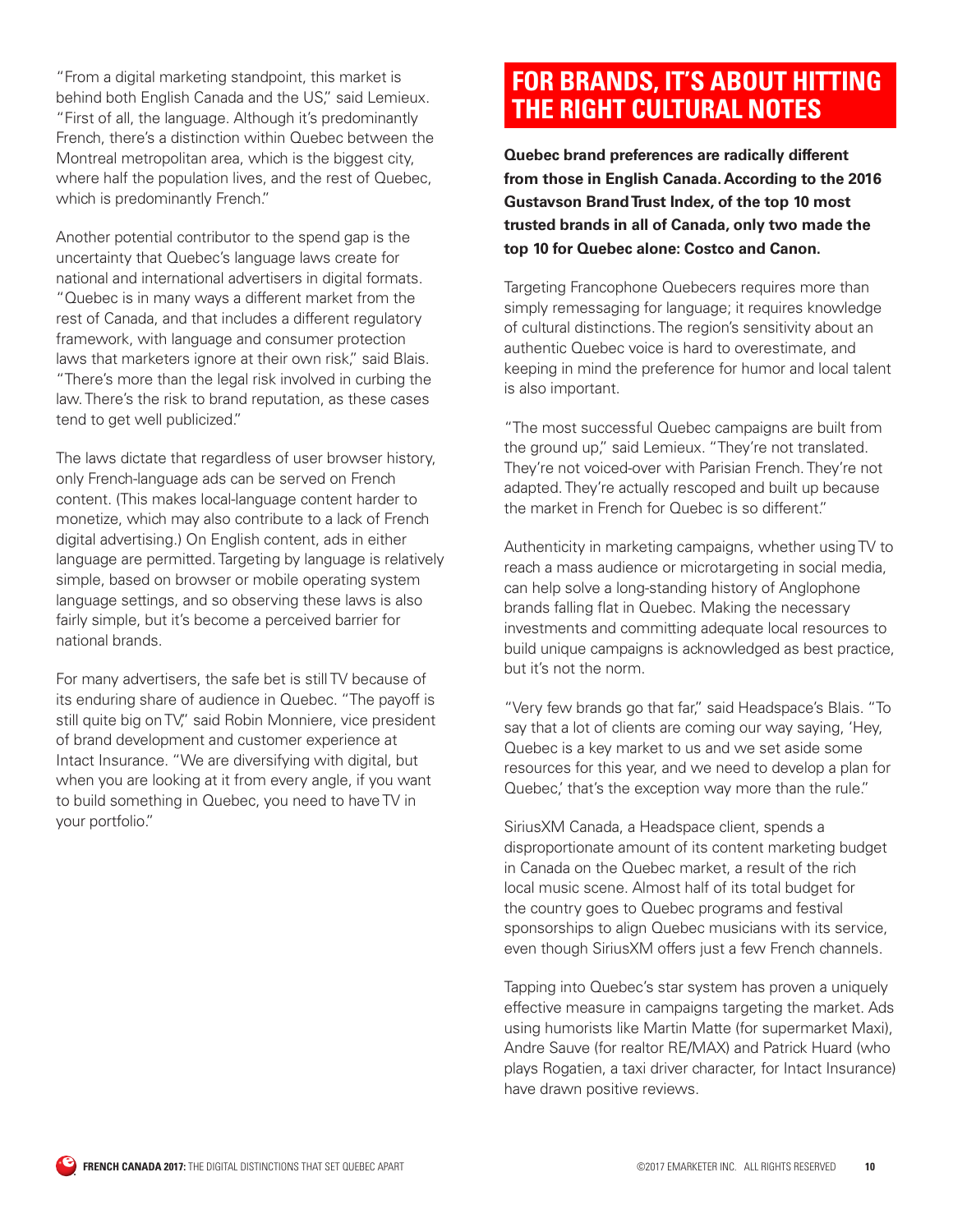"One of the differentiators in tone in Quebec is that humor is very well-appreciated," said Intact's Monniere. "When we have the opportunity to use a well-known actor or someone that is from the star system of Quebec, it brings a whole new spectrum of affinity with the customer." Whereas Intact's "You Matter" national campaign focuses on customer stories, the campaign in Quebec instead uses local celebrities.

Most of the top TV shows in Quebec draw on homegrown talent. Billboards are filled with local celebrity testimonials, and social media influencers are exclusive to the province. "We work with a national brand that goes completely different in Quebec, aligning themselves along a local celebrity," said Lemieux. "And they've seen results really skyrocket. We've seen brands like Honda and Toyota doing the same thing. Major brands taking a local Quebec-based spokesperson are having large success because of their language and the consumers actually associating with that local celebrity."

# TARGETING STUDENTS AND OTHER MILLENNIALS

An additional demographic wrinkle is the large number of students in Quebec, especially in Montreal. "Students are a very important market in Montreal," said Mark Lovell, president at the Lovell Group, a Montreal-based market researcher. "The city has among the highest rates of student population, similar to a city like Boston."

With more than 150,000 full-time university students, the student culture in Montreal is strong and diverse. The Quacquarelli Symonds Best Student Cities list ranked Montreal as the top global city for students in February 2017. "Quebec is at least three markets for people under 30: Francophone, Anglophone and Allophone," said Lovell. The last group, which speak neither French nor English as their native tongue, "is growing disproportionately and varies much."

In targeting millennials, digital marketing has increasingly leveraged social channels that can seamlessly cross cultural and language borders. Montreal-based The Aldo Group, the international shoe brand and retailer, is shifting most of its millennial targeting to digital, including WhatsApp, although it's a slower transition in Quebec. "We still see TV localization and brands using traditional mass media to connect with French Canadians, for sure," said Grégoire Baret, Aldo's general manager of omnichannel experience. "But I would say that like everywhere, digital and internet is becoming the way to go, especially for our business."

Baret estimated that 70% of its consumers have researched online prior to entering an Aldo store, a rate that holds true for Quebec. That's significantly higher than what was projected by Yellow Pages – Canada in a 2016 white paper on local retail in Canada. According to Yellow Pages – Canada, 49% of English-speaking people researched online consumer reviews on a product prior to purchasing it, compared with 23% for French-speaking people. Similarly, 13% of English speakers researched online consumer reviews on the store prior to purchasing a product compared with just 6% for French speakers.

Yellow Pages' business listing service and mobile app, along with search marketing in general, are particularly effective in Quebec because the competition for keywords is less fierce, according to Thierry Bransi, director of marketing intelligence at Yellow Pages – Canada. "In the rest of Canada, if you're looking for a barbecue, you might end up in the US or you might end up elsewhere compared to when you have a French product name, you will most likely end up with something in Quebec," he said.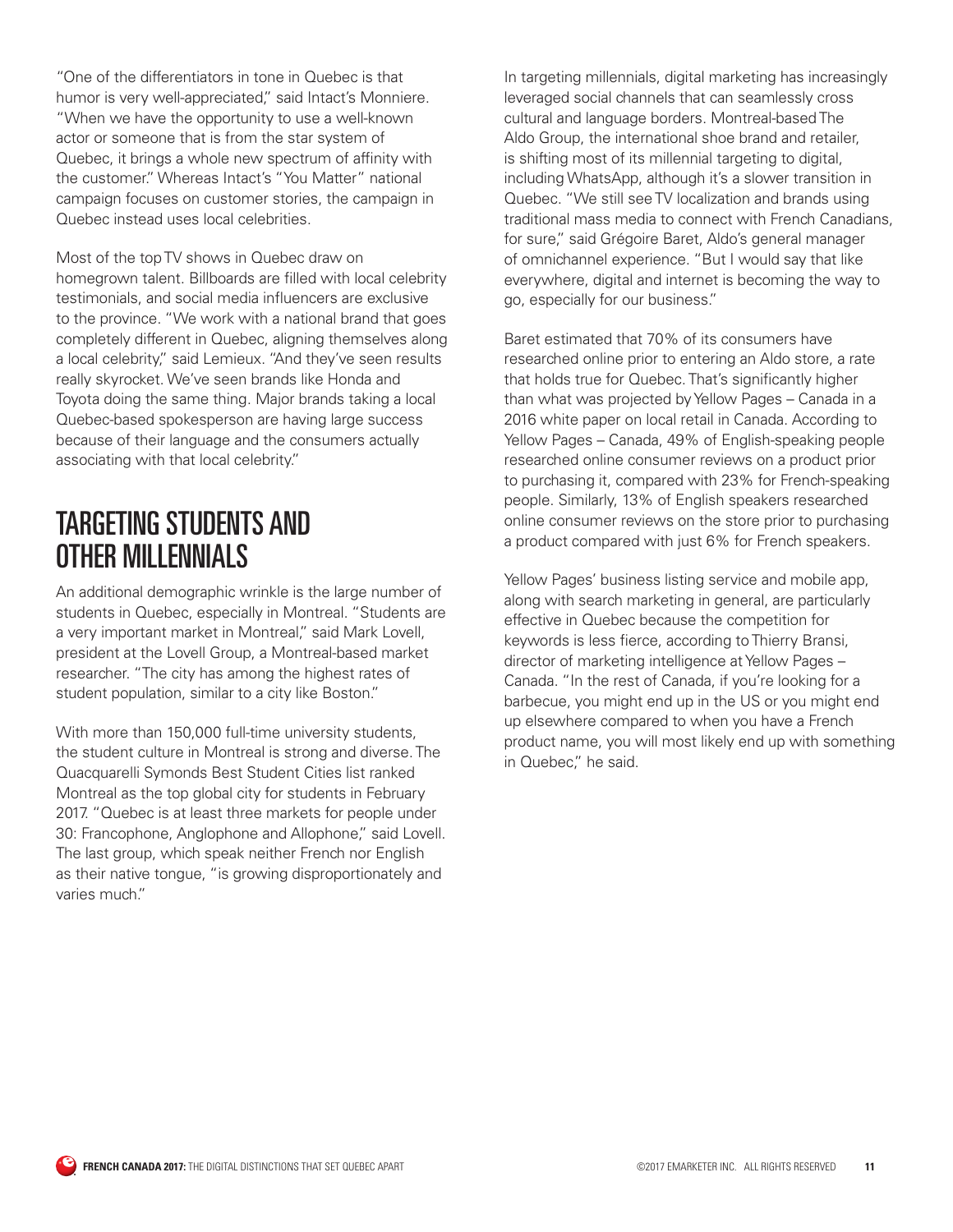# <span id="page-11-0"></span>**CONCLUSIONS**

### **Quebec is undergoing a digital transformation.**

Support from the provincial government to help the media and retail sectors as well as private sector innovation are aiming to accelerate a once-lagging digital culture. The creation of native digital services in Quebec has had some success combating the disruptive digital forces from abroad.

**Francophones in Canada spend less time with digital and more time with traditional media.** Factors that include language, native content and socioeconomics have combined to suppress digital usage and keep Quebecers tuned to their TVs. The transition to digital is happening, but at a slower rate than the rest of Canada.

**Digital advertising in French Canada is disproportionately low compared with the rest of Canada.** Higher annual growth rates in Quebec will help close that gap, riding the momentum of local digital services with richer advertising opportunities.

**Brand marketing in Quebec requires a commitment to building campaigns from the ground up.** Leveraging Quebec's local star system has worked for brands seeking an authentic tone in this distinct market.

# **EMARKETER INTERVIEWS**

Grégoire Baret

### **[Aldo on Omnichannel Redesign: 'Sweat the Details'](http://totalaccess.emarketer.com/Interview.aspx?R=6002354)**



*General Manager, Omnichannel Experience*  The Aldo Group *Interview conducted on March 31, 2017* 

### **[Intact Insurance Won't Let Go of Linear TV Advertising](http://totalaccess.emarketer.com/Interview.aspx?R=6002375)  [in Quebec Just Yet](http://totalaccess.emarketer.com/Interview.aspx?R=6002375)**



Robin Monniere

*Vice President, Brand Development and Customer Experience* 

Intact Insurance

*Interview conducted on April 4, 2017* 



Rudy Abitbol *Vice President, Marketing and Growth, North America*  altima

*Interview conducted on April 5, 2017* 



Éric Blais

*President*  Headspace Marketing *Interview conducted on March 28, 2017* 



Thierry Bransi *Director, Marketing Intelligence*  Yellow Pages – Canada *Interview conducted on April 13, 2017* 



Thierry Gauthier *Vice President, Client Services*  McCann Montreal *Interview conducted on April 11, 2017* 



Arnaud Granata *President and Publisher*  Infopresse Publishing *Interview conducted on April 6, 2017* 



Mario Lemieux *President and Partner*  DAC Group Canada *Interview conducted on March 22, 2017* 



Mark Lovell *President*  Lovell Group *Interview conducted on April 4, 2017*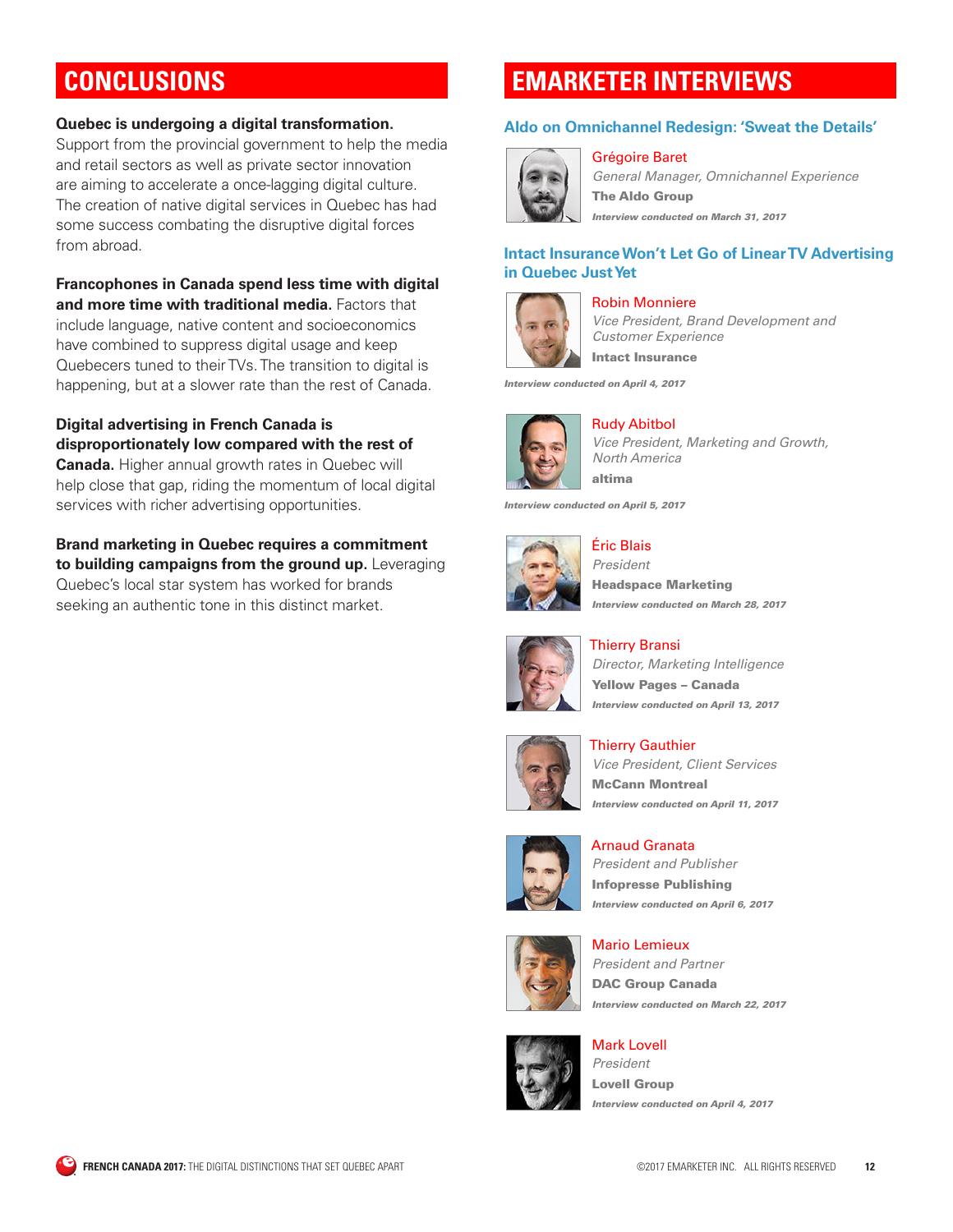

Hector Pantazopoulos *Chief Revenue Officer*  SourceKnowledge *Interview conducted on April 7, 2017* 



Samuel Parent *President*  Titan Interactive *Interview conducted on March 27, 2017* 



Marc Tanguay *Quebec Sales Manager*  Crucial Interactive *Interview conducted on March 21, 2017* 

# **RELATED LINKS**

**[Angus Reid Forum](https://www.angusreidforum.com/Portal/default.aspx)  [Canadian Imperial Bank of Commerce \(CIBC\)](https://www.cibc.com/en/personal-banking.html)  [Cefrio](http://www.cefrio.qc.ca)  [Centre d'études sur les medias](www.cem.ulaval.ca)  [comScore Inc.](http://www.comscore.com)  [Crop](https://www.crop.ca/en/)  [EY](http://www.ey.com/)  [Interactive Advertising Bureau of Canada \(IAB Canada\)](http://www.iabcanada.com/)  [Kantar Millward Brown](http://www.wpp.com/wpp/companies/kantar-millward-brown)  [Media Technology Monitor](https://mtm-otm.ca/home.asp)  [Numeris](http://www.numeris.ca)  [PHD Canada](http://www.phdmedia.com/)  [Statistics Canada](http://www.statcan.gc.ca)** 

# **EDITORIAL AND PRODUCTION CONTRIBUTORS**

Michael Balletti Copy Editor Eden Kelley Chart Editor Erica Walker Copy Editor

Joanne DiCamillo Senior Production Artist Katie Hamblin Chart Editorial Manager Dana Hill **Director of Production** Stephanie Meyer Senior Production Artist Kris Oser Deputy Editorial Director Heather Price Managing Editor, Reports John Rambow Executive Editor, Reports